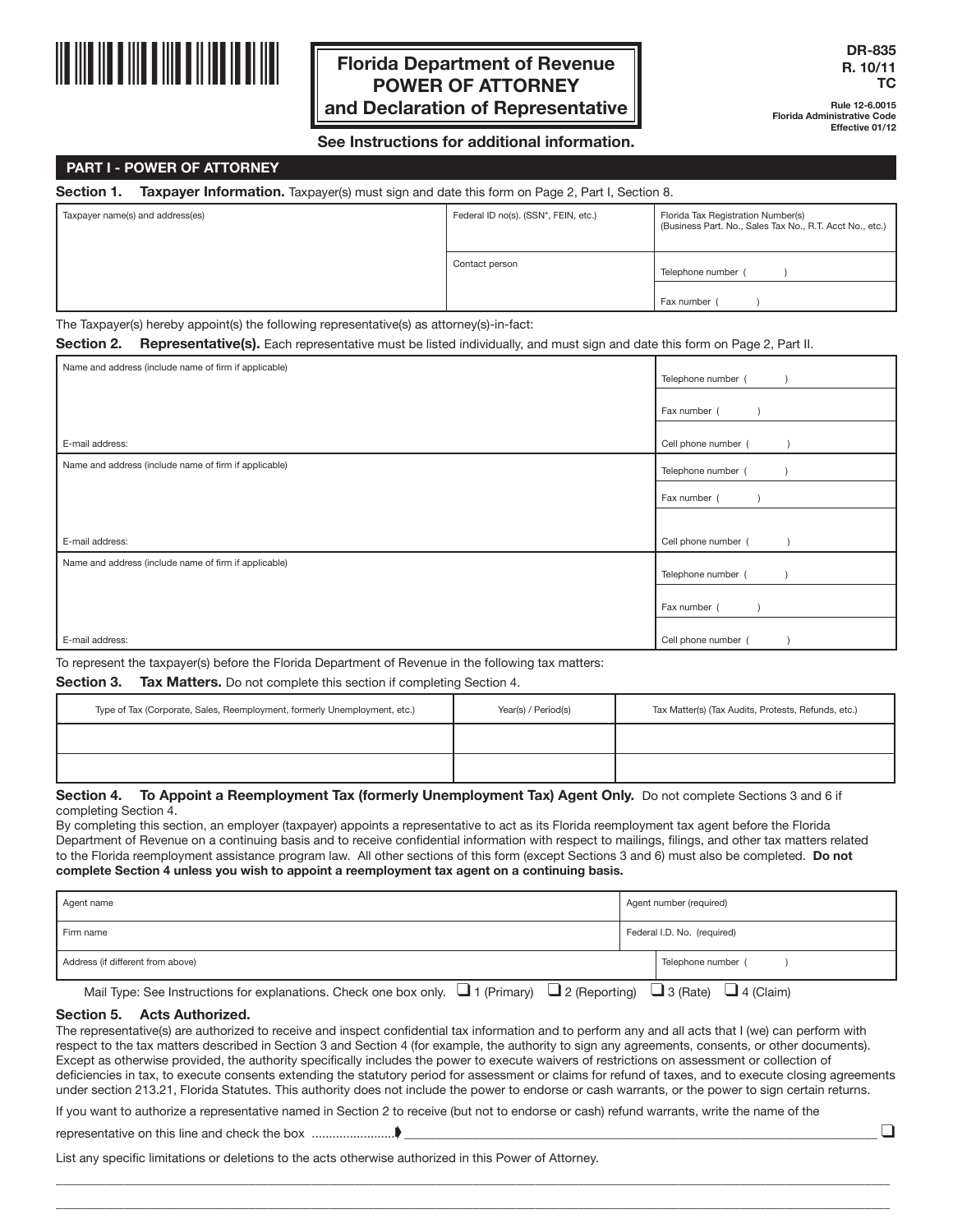

# **Florida Tax Registration Number: Taxpayer Name(s): Federal Identification Number:**

• Taxpayer(s) must complete Page 1 of this Power of Attorney or it will not be processed.

# **Section 6. Notices and Communication.** Do not complete Section 6 if completing Section 4.

- Notices and other written communications will be sent to the first representative listed in Part I, Section 2, unless the taxpayer selects one of the options below. Receipt by either the representative or the taxpayer will be considered receipt by both.
	- a. If you want notices and communications sent to both you and your representative, check this box .................................➧ ❑
	- b. If you want notices or communications sent to you and not your representative, check this box......................................➧ ❑

Certain computer-generated notices and other written communications cannot be issued in duplicate due to current system constraints. Therefore, we will send these communications to only the taxpayer at his or her tax registration address.

#### **Section 7. Retention / Nonrevocation of Prior Power(s) of Attorney.**

The filing of this Power of Attorney will not revoke earlier Power(s) of Attorney on file with the Florida Department of Revenue, even for the same tax matters and years or periods covered by this document. If you want to revoke a prior Power of

| You must attach a copy of any Power of Attorney you wish to revoke. |  |
|---------------------------------------------------------------------|--|

#### **Section 8. Signature of Taxpayer(s).**

If a tax matter concerns a joint return, *both* husband and wife must sign if joint representation is requested. If signed by a corporate officer, partner, member/managing member, guardian, tax matters partner/person, executor, receiver, administrator, trustee, or fiduciary on behalf of the taxpayer, I declare under penalties of perjury that I have the authority to execute this form on behalf of the taxpayer.

**Under penalties of perjury, I (we) declare that I (we) have read the foregoing document, and the facts stated in it are true.**

#### *If this Power of Attorney is not signed and dated, it will be returned.*

| Signature  | Date | Title (if applicable) |
|------------|------|-----------------------|
| Print name |      |                       |
|            |      |                       |
| Signature  | Date | Title (if applicable) |
| Print name |      |                       |

# **PART II - DECLARATION OF REPRESENTATIVE**

#### **Under penalties of perjury, I declare that:**

- I am familiar with the mandatory standards of conduct governing representation before the Department of Revenue, including Rules 12-6.006 and 28-106.107 of the Florida Administrative Code, as amended.
- I am familiar with the law and facts related to this matter and am qualified to represent the taxpayer(s) in this matter.
- I am authorized to represent the taxpayer(s) identified in Part I for the tax matter(s) specified therein, and to receive and inspect confidential taxpayer information.
- I am one of the following:
	- a. Attorney a member in good standing of the bar of the highest court of the jurisdiction shown below.
	- b. Certified Public Accountant duly qualified to practice as a certified public accountant in the jurisdiction shown below.
	- c. Enrolled Agent enrolled as an agent pursuant to the requirements of Treasury Department Circular Number 230.
	- d. Former Department of Revenue Employee. As a representative, I cannot accept representation in a matter upon which I had direct involvement while I was a public employee.
	- e. Reemployment Tax Agent authorized in Section 4 of this form.
	- f. Other Qualified Representative.

#### • **I have read the foregoing Declaration of Representative and the facts stated in it are true.**

#### *If this Declaration of Representative is not signed and dated, it will not be processed.*

| Designation – Insert<br>Letter from Above (a -f) | Jurisdiction (State) and<br>Enrollment Card No. (if any) | Signature | Date |
|--------------------------------------------------|----------------------------------------------------------|-----------|------|
|                                                  |                                                          |           |      |
|                                                  |                                                          |           |      |
|                                                  |                                                          |           |      |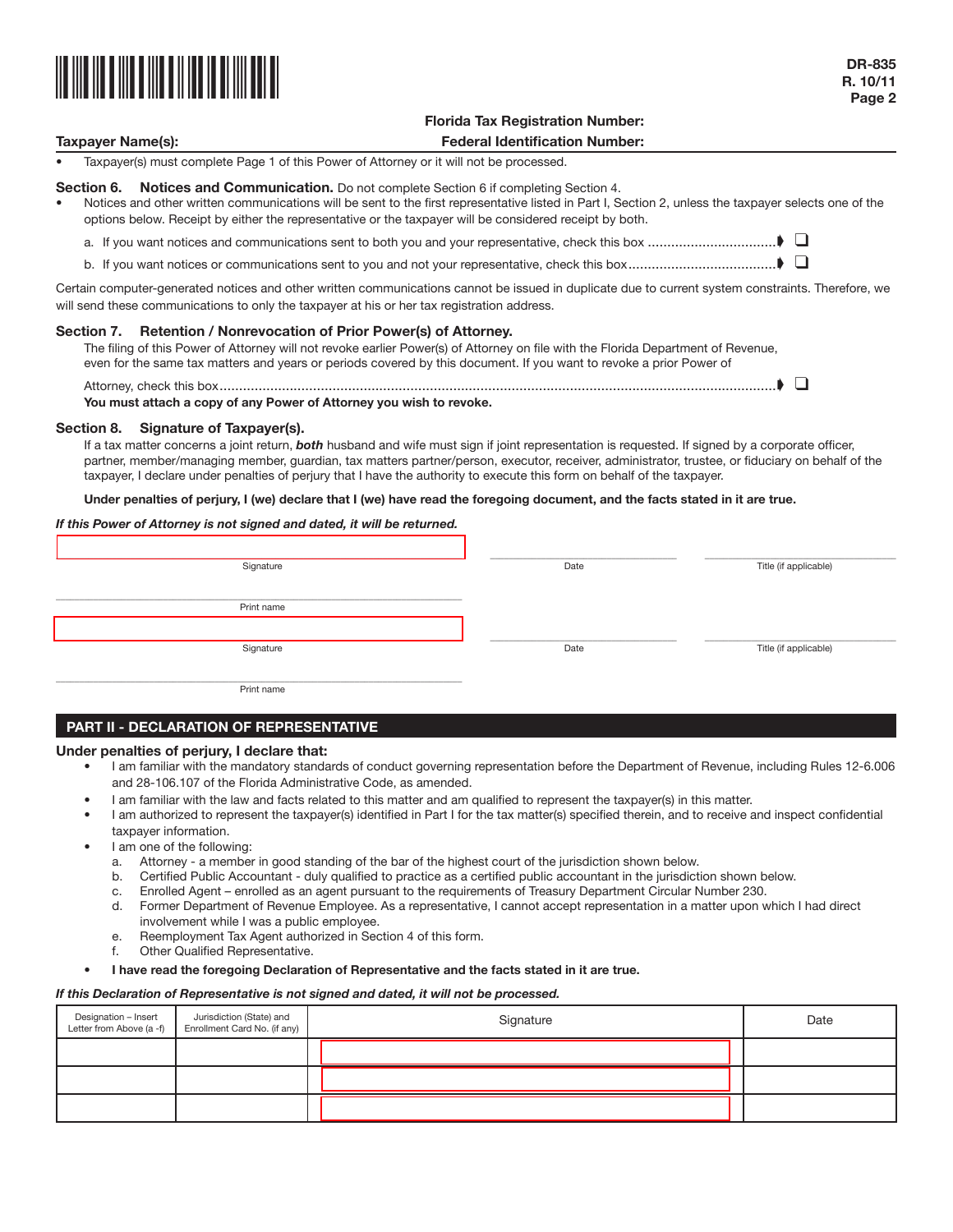# **POWER OF ATTORNEY INSTRUCTIONS**

## **Purpose of this form**

A Power of Attorney (Form DR-835) signed by the taxpayer and the representative is required by the Florida Department of Revenue in order for the taxpayer's representative to perform certain acts on behalf of the taxpayer and to receive and inspect confidential tax information. You and your representative must complete, sign, and return Form DR-835 if you want to grant Power of Attorney to an attorney, certified public accountant, enrolled agent, former Department employee, reemployment tax agent, or any other qualified individual. A Power of Attorney is a legal document authorizing someone other than yourself to act as your representative.

You may use this form for any matters affecting any tax administered by the Department of Revenue. This includes both the audit and collection processes. A Power of Attorney will remain in effect until you revoke it. If you provide more than one Power of Attorney with respect to a tax and tax period, the Department employee handling your case will address notices and correspondence relative to that issue to the first person listed on the latest Power of Attorney.

A Power of Attorney Form is generally not required, if the representative is, or is accompanied by: a trustee, a receiver, an administrator, an executor of an estate, a corporate officer, or an authorized employee of the taxpayer.

Photocopies and fax copies of Form DR-835 are usually acceptable. E-mail transmissions or other types of Powers of Attorney are not acceptable. Copies of Form DR-835 are readily available by visiting our Internet site (**www.myflorida.com/dor/forms**).

# **How to Complete Form DR-835, Power of Attorney**

# **PART I POWER OF ATTORNEY**

# **Section 1 – Taxpayer Information**

- **For individuals and sole proprietorships:** Enter your name, address, social security number, and telephone number(s) in the spaces provided. Enter your federal employer identification number (FEIN), if you have one. If a joint return is involved, and you and your spouse are designating the same attorney(s)-in-fact, also enter your spouse's name and social security number, and your spouse's address if different from yours.
- **For a corporation, limited liability company, or partnership:**  Enter the name, business address, FEIN, a contact person familiar with this matter, and telephone number(s).
- **For a trust:** Enter the name, title, address, and telephone number(s) of the fiduciary, and name and FEIN of the trust.
- **For an estate:** Enter the name, title, address, and telephone number(s) of the decedent's personal representative, and the name and identification number of the estate. The identification number for an estate includes both the FEIN if the estate has one and the decedent's social security number.
- **For any other entity:** Enter the name, business address, FEIN, and telephone number(s), as well as the name of a contact person familiar with this matter.
- **Identification Number:** The Department may have assigned you a Florida tax registration number such as a sales tax number, a reemployment tax account number, or a business partner number. These numbers further assist the Department in identifying your particular tax matter, and you should enter them in the appropriate box. If you do not provide this information, the Department may not be able to process the Power of Attorney.

# **Section 2 – Representative(s)**

Enter the individual name, firm name (if applicable), address, telephone number(s), and fax number of each individual appointed as attorney-in-fact and representative. If the representatives have the same address, simply write "same" in the appropriate box. If you wish to appoint more than three representatives, you should attach a letter to Form DR-835 listing those additional individuals.

#### **Section 3 – Tax Matters**

Enter the type(s) of tax this Power of Attorney authorization applies to and the years or periods for which the Power of Attorney is granted. The word "All" is not specific enough. If your tax situation does not fit into a tax type or period (for example, a specific administrative appeal, audit, or collection matter), describe it in the blank space provided for "Tax Matters." The Power of Attorney can be limited to specific reporting period(s) that can be stated in year(s), quarter(s), month(s), etc., or can be granted for an indefinite period. You must indicate the tax types, periods, and/or matters for which you are authorizing representation by your attorney-in-fact.

#### *Examples:*

| Sales and Use Tax                              | First and second quarter 2008 |
|------------------------------------------------|-------------------------------|
| Corporate Income Tax                           | $7/1/07 - 6/30/08$            |
| <b>Communications Services Tax</b>             | 2006 thru 2008                |
| Insurance Premium Tax                          | $1/1/06 - 12/31/08$           |
| <b>Technical Assistance Advisement Request</b> | dated 8/6/08                  |
| Claim for Refund                               | 3/7/07                        |

#### **Section 4 – To Appoint a Reemployment Tax Agent**

Complete this section only if you wish to appoint an agent for reemployment taxes on a continuing basis. You should not complete Section 3 or Section 6, but you must complete the remaining sections of Form DR-835.

Enter the agent's name. It must be the same name as found in Section 2. Enter the firm name and address. You do not need to complete the address line if you reported that information in Section 2.

- 1. Enter the agent number. The agent number is a seven-digit number assigned by the Department of Revenue.
- 2. Enter the federal employer identification number. The FEIN is a nine-digit number assigned to the agent by the Internal Revenue Service.
- 3. Select the mail type.

**Primary Mail.** If you select primary mail, the agent will receive all documents from the Department of Revenue related to this reemployment tax account, and will be authorized to receive confidential information and discuss matters related to the tax and wage report, benefit information, claims, and the employer's rate.

**Reporting Mail.** If you select reporting mail, the agent will receive the Employer's Quarterly Report (Form RT-6), certification, and correspondence related to reporting. The agent will be authorized to receive confidential information and discuss the tax and wage report, certification, and correspondence with the Department.

Rate Mail. If you select rate mail, the agent will receive tax rate notices and correspondence related to the rate and will be authorized to receive confidential information and discuss the employer's rate notices and rate with the Department.

**Claims Mail.** If you select claims mail, the agent will receive the notice of benefits paid, and will be authorized to receive confidential information and discuss matters related to benefits.

**Note:** Duplicate copies of certain computer-generated notices and other written communications cannot be issued due to current system constraints and therefore, these communications will be sent only to the representative.